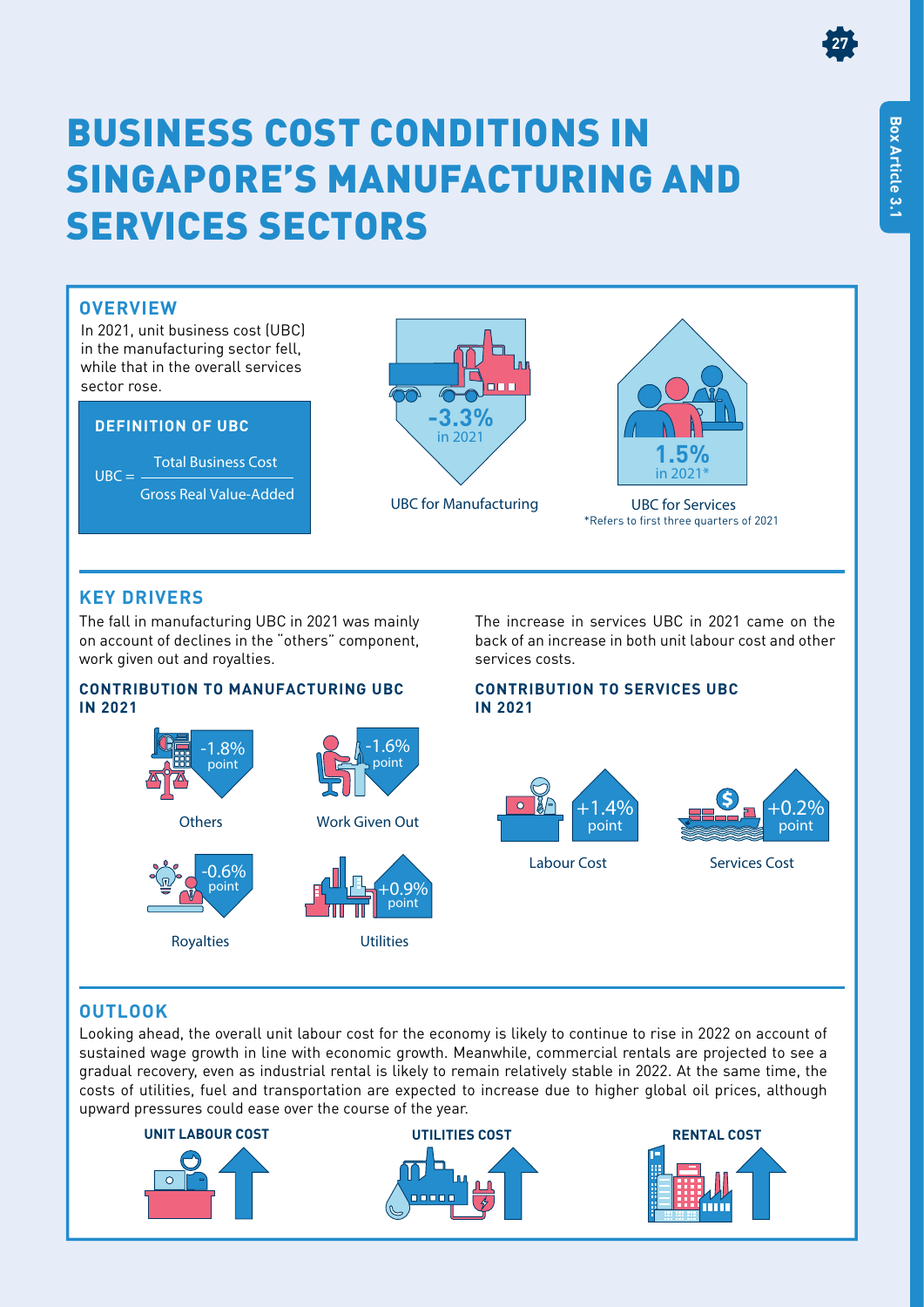

## BOX 3.1: BUSINESS COST CONDITIONS IN SINGAPORE'S MANUFACTURING AND SERVICES SECTORS

This box article highlights the latest trends in business costs for firms in Singapore's manufacturing and services sectors, as well as the outlook for key components of business costs in 2022.

### **(1)** Unit Business Cost<sup>1</sup> in the Manufacturing and Services Sectors

### **In 2021, unit business cost in the manufacturing sector fell, while that in the overall servicessector rose**

In 2021, the unit business cost index for the manufacturing sector (UBCI) fell by 3.3 per cent (Exhibit 1).<sup>2</sup> The main contributors to the decline were a fall in the costs of the "others" component<sup>3</sup>, work given out and royalties<sup>4</sup>, with their contributions collectively accounting for 4.0 percentage-points (pp) of the decline in the UBCI. In addition, a drop in the manufacturing ULC also contributed 0.3pp to the decline in the UBCI. These declines more than offset the positive contribution of utilities cost (+0.9pp) to the UBCI. Utilities cost had increased in tandem with the rebound in global oil prices, which was in turn due to the global economic recovery amidst tight supply conditions.

Meanwhile, the other cost components such as non-labour production taxes<sup>5</sup> (e.g., property, road and other indirect taxes) and rental costs had a relatively small impact on the UBCI, in part because of their low share of business costs. (Please refer to Annex A for the business cost structure of firms in the manufacturing and services sectors.)



#### **Exhibit 1: Contribution to the UBCI Change in 2021, by Key Cost Components**

Source: Department of Statistics

Note: "Others" consists of sub-components such as professional fees, advertising, commission and agency fees, sundry expenses, etc.

business cost.

<sup>1</sup> Unit business cost measures the business costs incurred to produce one unit of output. Only operating expenses (without material costs and depreciation) are included in business costs. This follows the definition adopted by the Department of Statistics (DOS) in its computation of the Unit Business Cost for Manufacturing. See DOS' Information Paper, "Methodological Review on the Unit Business Cost Index for Manufacturing Industry (Base Year 2010=100)", at https://www.singstat. gov.sg/-/media/files/publications/economy/ip-e38.pdf.

<sup>2</sup> Business costs tend to increase when firms produce a higher amount of output to meet demand. Unit business cost accounts for this by measuring the business costs incurred to produce one unit of output.

<sup>3</sup> "Others" consists of sub-components such as professional fees, advertising, commission and agency fees, sundry expenses, etc.

<sup>4</sup> Royalties cost refers to payments made to another party (the licensor or franchisor who owns a particular asset) for the right to the ongoing use of that asset. <sup>5</sup> Labour-related taxes on production (e.g., foreign worker levy) are classified under labour cost. Taxes on income (e.g., corporate income tax) are not included in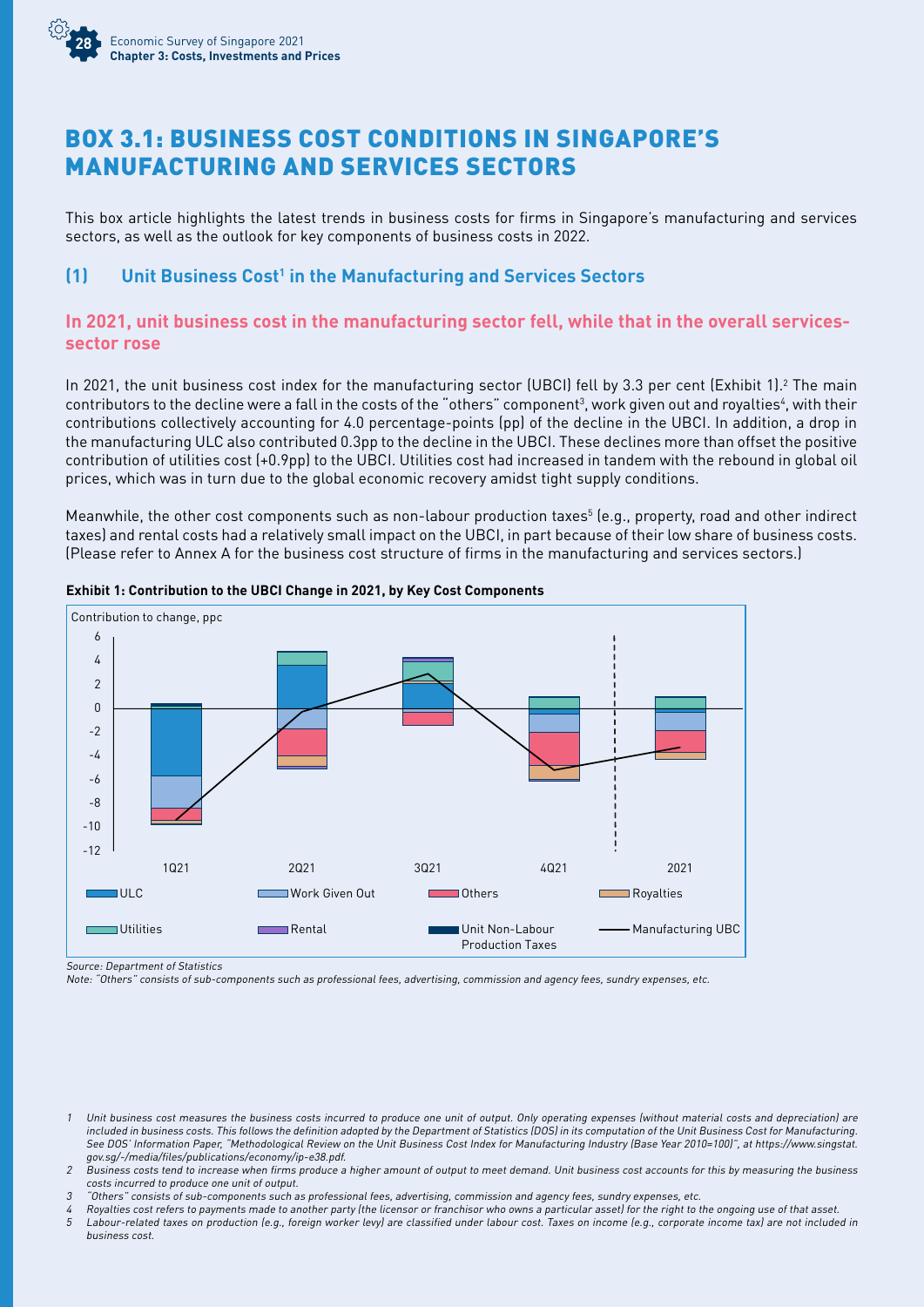On the other hand, the unit business cost index for the overall services sector (UBC-Services Index) $\epsilon$  rose by 1.5 per cent in the first three quarters of 2021 compared to the same period a year ago (Exhibit 2).7 This was due to an increase in both the ULC of the overall services sector (+1.4pp contribution) and other services costs (+0.2pp). $^{\rm 8}$  In turn, the increase in other services costs could be attributed to a steep increase in freight and transport charges faced by services firms, in part due to global supply bottlenecks.



**Exhibit 2: Contribution to UBC-Services Index Changes by Cost Components**

Source: Monetary Authority of Singapore

Notes: (1) The UBC-Services Index for 2021 refers to the average of the index for the first three quarters; (2) Detailed cost component breakdowns for the UBC-Services Index are not available; (3) Other services costs include air & sea freight costs, cargo handling costs and warehousing & storage costs.

## **(II) Latest Trends and Outlook for Key Cost Components**

## **The ULC for the overall economy increased in 2021, but remained below its pre-COVID level in 2019**

The ULC for the overall economy rose by 4.2 per cent in 2021, a turnaround from the 8.9 per cent decline in 2020.<sup>9</sup> The increase in the ULC was due to a rise in the total labour cost<sup>10</sup> (TLC) per worker (13.8 per cent) which outpaced labour productivity growth<sup>11</sup> (9.2 per cent) (Exhibit 3). In turn, the increase in TLC per worker was driven by a pickup in remuneration, as well as the tapering of wage subsidies provided by the Government through support measures such as the Jobs Support Scheme.<sup>12</sup> Specifically, the increase in remuneration per worker and fall in wage subsidies per worker contributed 6.1pp and 5.9pp to the rise in TLC per worker in 2021 respectively. Nonetheless, the ULC for the overall economy remained 5.1 per cent below its pre-COVID level in 2019.

At the sectoral level, most sectors experienced an increase in their ULCs in 2021 (Exhibit 4). The ULC for the overall services sector rose by 5.5 per cent as the increase in its TLC per worker outpaced labour productivity growth. Among the services producing industries, most saw a higher ULC, with the food & beverage services (17.1 per cent) and administrative & support services (16.6 per cent) sectors registering the largest increases in ULC. In turn, these increases were on account of a pickup in TLC per worker and a slight decline in labour productivity in both sectors.



<sup>6</sup> The UBC-Services Index is estimated by MAS to assess cost conditions in the services sector. It is a composite index of proxy cost indicators for each component of business cost, combined using weights estimated from expenditure data in DOS' Services Survey Series 2019: The Services Sector, as well as the 2017 Input-Output tables.

Latest available UBC-Services Index is up to the third quarter of 2021.

<sup>8</sup> The pp contributions do not sum to the overall change in the UBC-Services Index due to rounding.

<sup>9</sup> A change in the ULC can be approximately decomposed as the change in total labour cost per worker minus the change in labour productivity (proxied by gross real value-added per worker). The approximation holds better when the changes are small.

<sup>10</sup> TLC comprises remuneration, wage subsidies and other labour-related costs, which include the skills development levy, foreign worker levy, and recruitment and net training cost. An example of the wage subsidies provided to companies was the Jobs Support Scheme, which provided wage support of up to 75 per cent of the first \$4,600 of gross monthly wages paid to local employees to help employers retain their local employees during the COVID-19 pandemic.

<sup>11</sup> As labour productivity in this decomposition exercise is proxied by real gross value-added per worker, its magnitude of change may be different from that based on official labour productivity statistics.

<sup>12</sup> In a given year, wage subsidies would reduce the TLC per worker. However, the tapering of wage subsidies from one year to the next would contribute positively to changes in TLC per worker.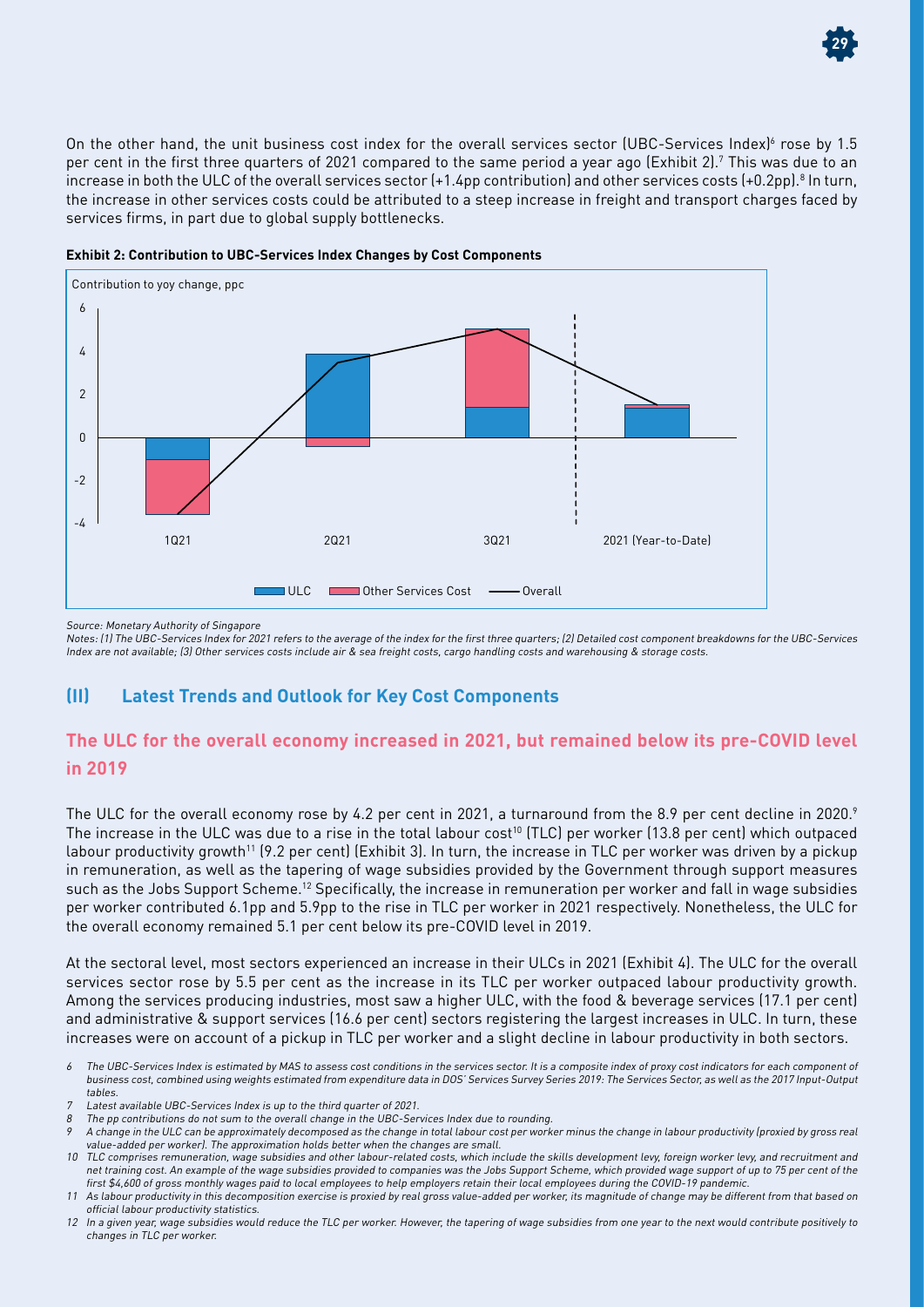

The ULC for the construction sector rose (0.9 per cent) as its TLC per worker grew at a slightly faster pace than labour productivity. By contrast, the ULC for the manufacturing sector decreased by 1.3 per cent, as labour productivity growth in the sector more than offset an increase in its TLC per worker.

For 2022, the ULC for the overall economy is likely to continue to rise on the back of sustained wage growth in line with economic growth.



#### **Exhibit 4: ULC Change by Sectors, 2021**



Source: MTI Staff estimates using data from the Department of Statistics and Ministry of Manpower

## **Industrial rental is likely to remain relatively stable in 2022, while commercial rentals are expected to recover**

Industrial rental rose by 2.0 per cent in 2021 due to an increase in demand for industrial space in tandem with the recovery of the economy, amidst continued delays in new completions (Exhibit 5). The industrial occupancy rate, which remained stable over the course of 2021, was slightly higher when compared to a year ago (Exhibit 6).

For 2022, the demand for industrial space is projected to be robust as the economy continues to recover. At the same time, around 2.8 million gross square metres of industrial space are expected to be completed<sup>13</sup> in 2022 (Annex B, Exhibit B1), which is higher than the average annual supply of industrial space between 2016 and 2021 (approximately 1.0 million gross square metres). As such, any potential increase in occupancy may be tempered by new completions. Against this backdrop, industrial rental is likely to remain relatively stable in 2022, with upsides in the near future if demand picks up more strongly than anticipated or there are delays in expected completions.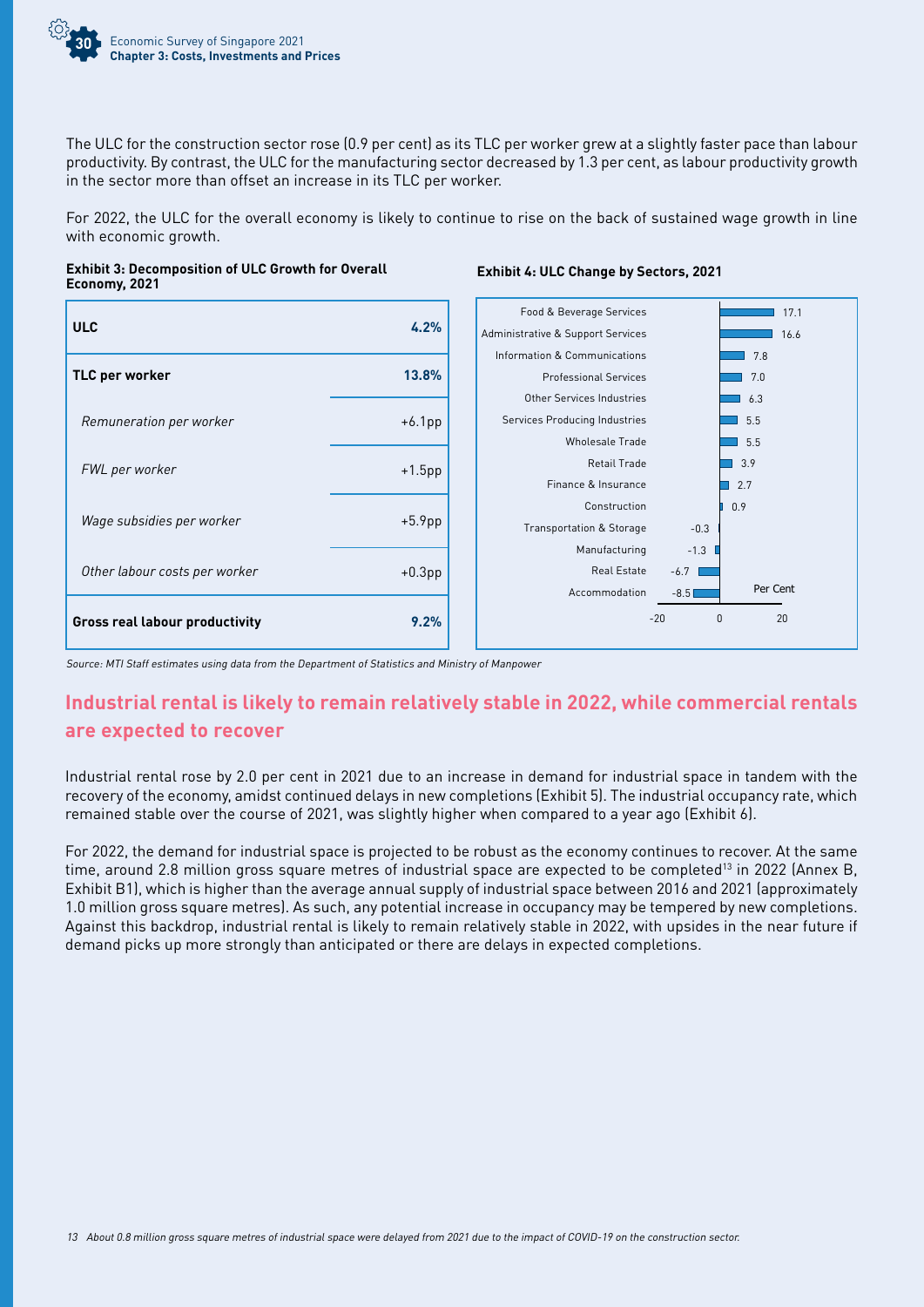

**Exhibit 5: Industrial Rental Index, 1Q21-4Q21 Exhibit 6: Industrial Occupancy Rate, 1Q21-4Q21**



Source: JTC Corporation

Note: Both the industrial rental index and the industrial occupancy rate cover multiple-user factory space, single-user factory space, business parks and warehouses

In terms of commercial space, the rental of office space increased by 1.9 per cent in 2021, a reversal from the 8.5 per cent decline in 2020, even though this remained 9.1 per cent below its average pre-pandemic level in 2019 (Exhibit 7). Looking ahead, continued economic recovery, positive business sentiments and the gradual resumption of in-office work in 2022 may lend some support to the demand for office space, even as companies review their medium- to longer-term workplace practices and office space needs. Meanwhile, the supply of office space expected to come onstream this year is expected to moderate. Specifically, 0.08 million gross square metres of office space are projected to come on-stream within the year, lower than the annual average of 0.21 million gross square metres completed between 2016 and 2021 (Annex B, Exhibit B2). The continued recovery in demand, alongside the moderation in supply, may lead to upward pressures on office space rental in 2022.

As for retail space, rental fell by 6.8 per cent in 2021, as the demand for retail space continued to be weighed down by weak sentiments among retailers due to global travel restrictions and domestic safe management measures (SMMs). Retail rental conditions in 2022 may benefit from an improvement in business sentiments amidst the continued economic recovery, progressive easing of SMMs and the prospect of an increase in tourist demand with the expansion of Vaccinated Travel Lanes. The moderation in retail space supply coming on-stream could also lend further support to retail rental. In particular, 0.08 million gross square metres of retail space are expected to come on-stream in 2022, lower than the annual average of 0.15 million gross square metres completed between 2016 and 2021.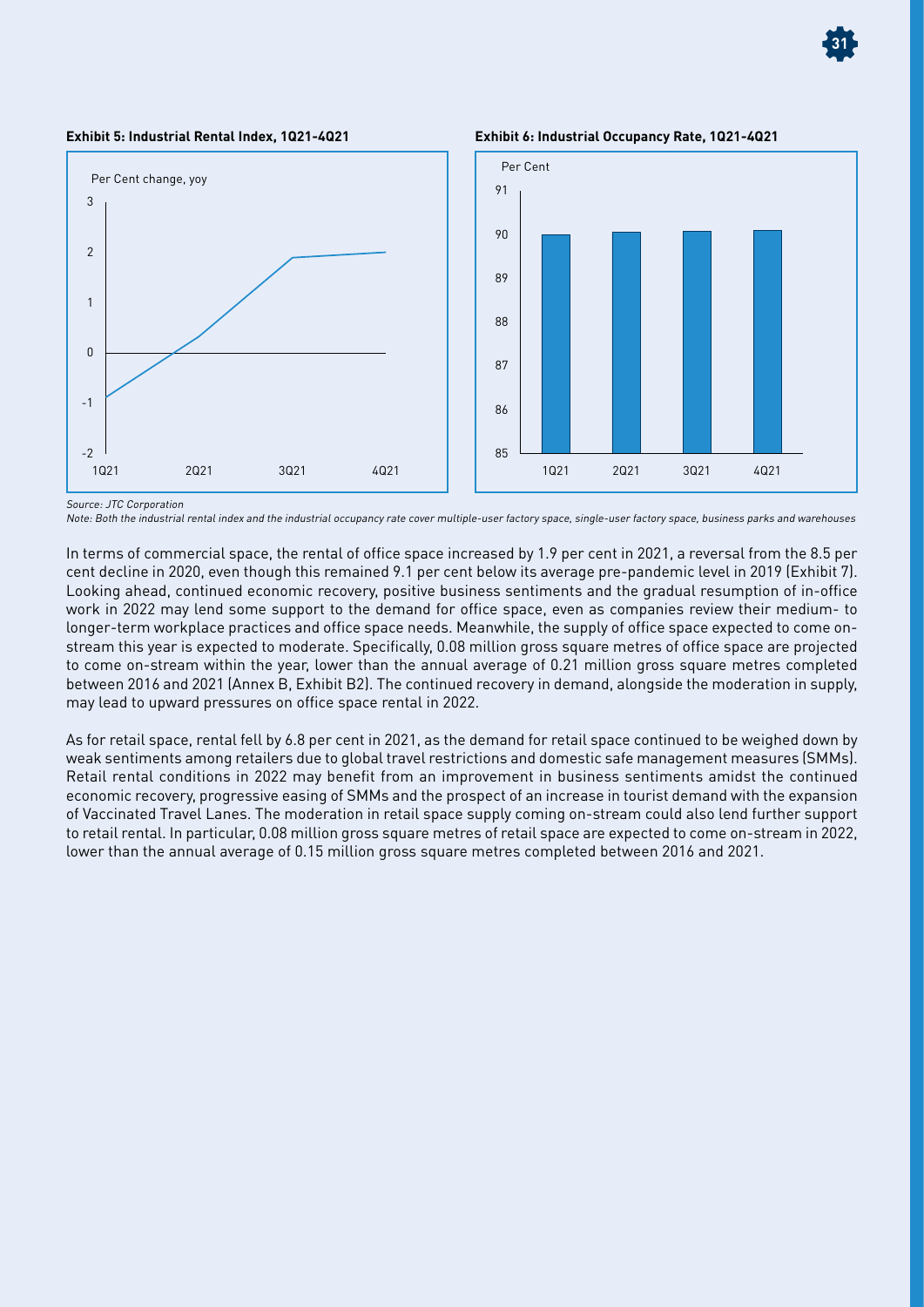





Source: Urban Redevelopment Authority

## **Costs of utilities, fuel and transportation are likely to increase in 2022**

The cost of utilities borne by firms is closely linked to electricity prices,<sup>14</sup> which are in turn influenced by movements in global oil prices.15 Oil prices also contribute to business costs through fuel and transportation costs.

In 2021, the average wholesale electricity price rose by 179 per cent on the back of a rebound in global oil prices and a corresponding pickup in natural gas prices (Exhibit 8)<sup>16</sup>. The price increases for oil and natural gas came amidst a global energy crunch caused by a surge in energy demand fuelled by the global economic recovery alongside tight supply conditions. Disruptions to the supply of Piped Natural Gas (PNG) into Singapore in the second half of 2021 also added to the volatility of Singapore's wholesale electricity market, leading to a sharper increase in wholesale electricity prices.

Looking ahead, global oil prices are projected to remain elevated amidst tight supply conditions, as well as geopolitical tensions between Russia and Ukraine and in the Middle East region. For 2022 as a whole, the US Energy Information Administration has projected that global oil prices will average US\$83 per barrel (/bbl)17, higher than the 2021 average of US\$71/bbl as well as the 5-year annual average prior to 2021.18 In turn, higher oil prices will lead to an increase in the domestic costs of utilities, fuel and transportation in 2022. Nonetheless, barring a sharp escalation in geopolitical tensions, oil prices are expected to ease gradually over the course of the year on the back of the unwinding of production cuts by the Organisation of Petroleum Exporting Countries & Partner Countries (OPEC+) and an anticipated increase in non-OPEC oil supply. Correspondingly, upward pressures on the domestic costs of utilities, fuel and transportation should moderate over the course of the year.

<sup>14</sup> Electricity cost is a component of utilities cost, which forms a relatively small share of total business costs. For example, utilities cost accounts for 2.4 per cent to 3.1 per cent of business costs for SMEs and non-SMEs in the manufacturing sector respectively (refer to Annex A for details). Similarly, utilities cost is a relatively small cost component for firms in the services sectors, accounting for less than 3 per cent of the business costs of firms in most sectors.

<sup>15</sup> Around 95 per cent of our electricity is generated from natural gas, the price of which is indexed to oil prices. This is a common market practice in Asia.

<sup>16</sup> This is based on the average half-hourly Uniform Singapore Energy Price (USEP), which is a proxy for average wholesale energy prices in the National Electricity Market of Singapore.

<sup>17</sup> EIA Short-Term Energy Outlook Report, February 2022.

<sup>18</sup> Between 2015 and 2019, global oil prices averaged US\$57/bbl.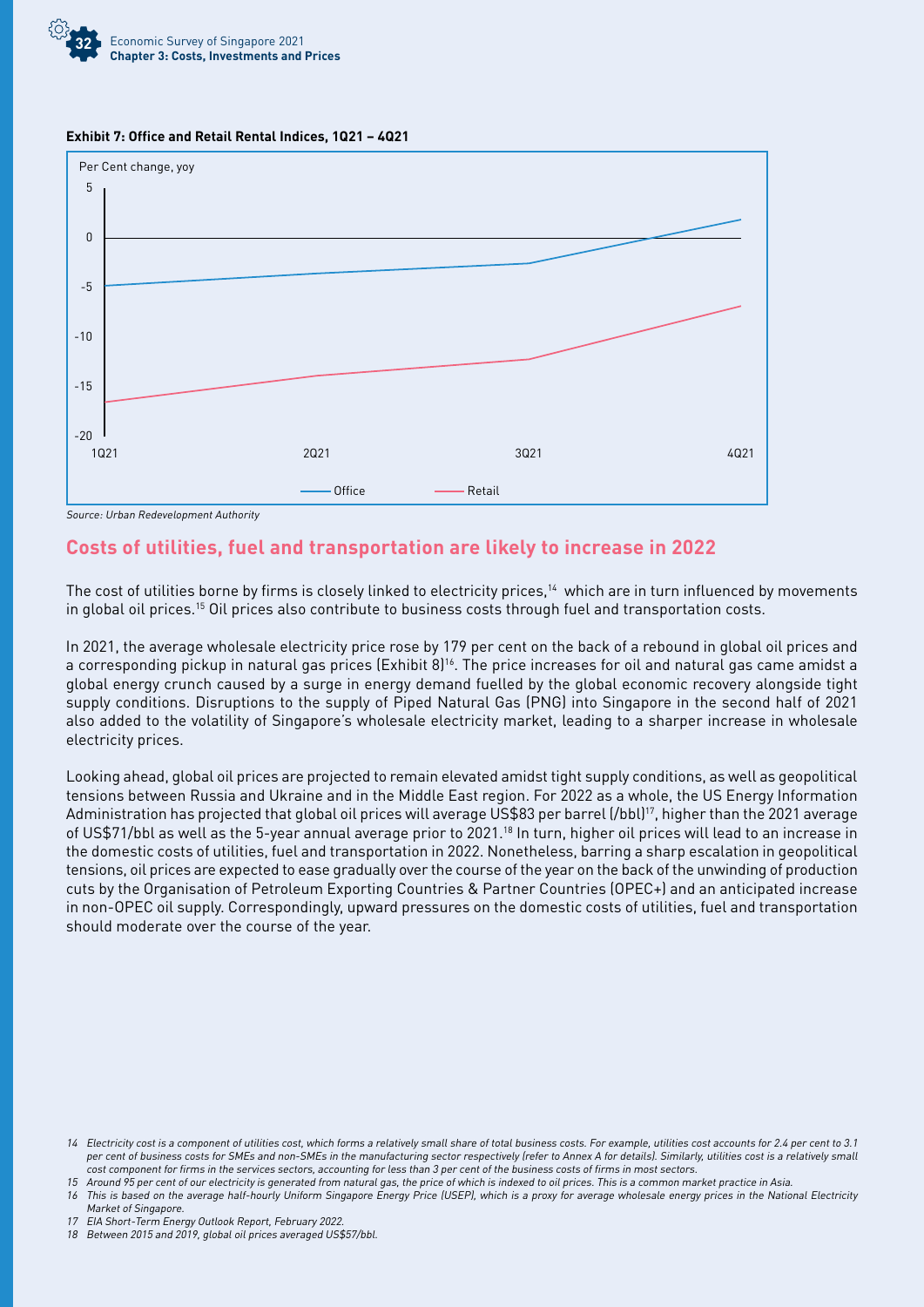

**33**

#### **Exhibit 8: Global Oil Prices and Uniform Singapore Energy Prices, 1Q21 – 4Q21**

Source: International Monetary Fund, CEIC, Energy Market Company

## **CONCLUSION**

In 2021, the unit business cost for the manufacturing sector fell, in large part due to declines in the costs of the "others" component, work given out and royalties. Meanwhile, the unit business cost for the overall services sector rose in the first three quarters of 2021 on the back of increases in both the services ULC and other services costs.

Looking ahead, the overall ULC for the economy is likely to continue to rise in 2022 on account of sustained wage growth in line with economic growth. Meanwhile, commercial rentals are projected to see a gradual recovery, even as industrial rental is likely to remain relatively stable in 2022. At the same time, the costs of utilities, fuel and transportation are expected to increase due to higher global oil prices, although upward pressures could ease over the course of the year.

Contributed by:

Ms Tan Yen Ling Economist Economics Division Ministry of Trade and Industry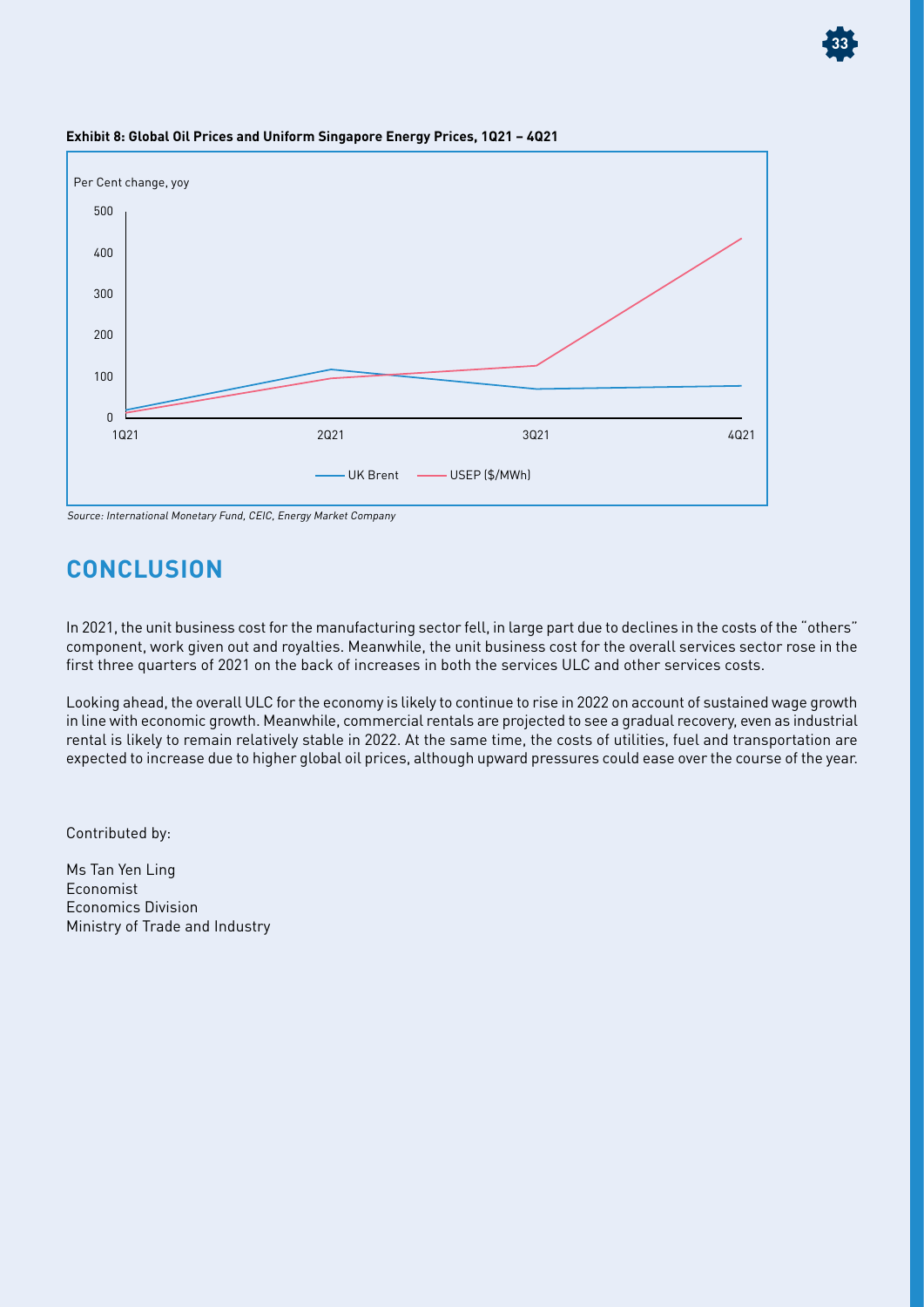

## **REFERENCES**

Singapore Department of Statistics (2014), "Methodological Review on the Unit Business Cost Index for Manufacturing Industry (Base Year 2010=100)" November. https://www.singstat.gov.sg/-/media/files/publications/economy/ip-e38.pdf.

U.S. Energy Information Administration (2022), "Short-Term Energy Outlook (STEO)" February. https://www.eia.gov/ outlooks/steo/.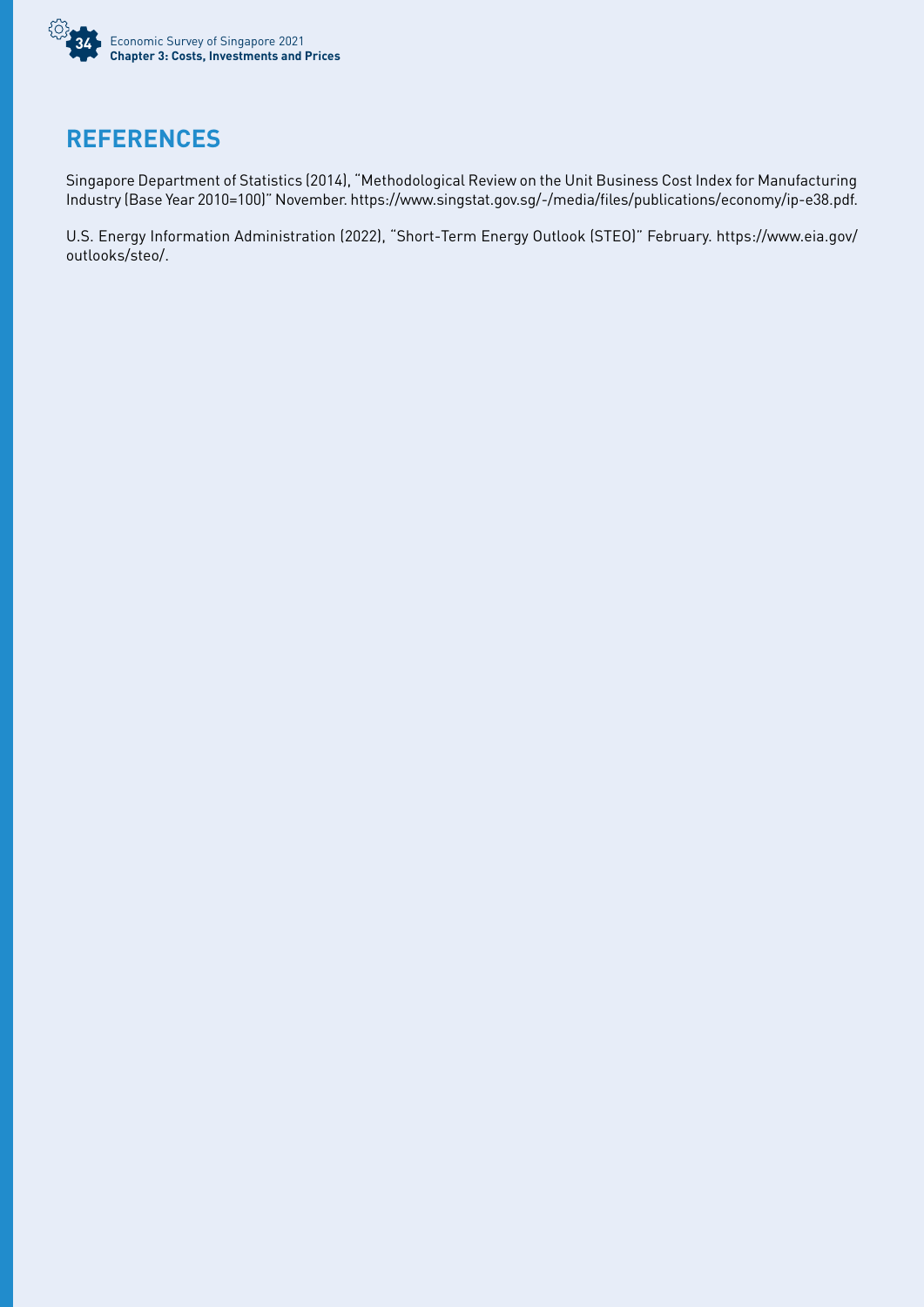

## ANNEX A: BUSINESS COST STRUCTURE OF MANUFACTURING AND SERVICES SECTORS

### **Manufacturing Sector**

In the manufacturing sector, labour cost, work given out and "others" constitute the largest components of business costs. These three components collectively account for around 88 per cent of the business costs of small- and mediumsized enterprises (SMEs) and around 76 per cent of the business costs of non-SMEs in the sector.

The remaining services cost components, including utilities, fuel, rental of building/premises and charges paid to other firms for inland transportation and ocean/air/other freight, make up a smaller share of business costs, at around 24 per cent for non-SMEs and 12 per cent for SMEs. Non-labour production taxes, which include property, road and other indirect taxes, account for around 0.6 per cent and 0.3 per cent of the business costs of SMEs and non-SMEs respectively.

Details of the business cost structure of SMEs and non-SMEs in the various manufacturing clusters are in Exhibit A1.

### **Services Sector**

Labour cost constitutes a major cost component for firms in the services sectors, with its share of business costs ranging from around 8 per cent for firms in the transportation & storage sector, to around 36 per cent or more for firms in labour-intensive sectors such food & beverage services, accommodation and real estate, professional services and administrative & support services sectors. Across all services sectors, except for the wholesale trade, accommodation and transportation & storage sectors, the labour cost share of business costs is larger for SMEs than for non-SMEs.

On the other hand, utilities cost is a relatively small cost component for firms in the services sectors, accounting for less than 3 per cent of the business costs of firms in most sectors. Key exceptions are firms in the accommodation and food & beverage services sectors, where utilities cost constitutes up to 6 per cent of their business costs. Similarly, rental cost accounts for a small share of the business costs of firms in most services sectors. Key exceptions include the retail, accommodation and food & beverage services sectors, where the rental cost share of business costs for SMEs is 29 per cent, 15 per cent and 25 per cent respectively.

Like in the manufacturing sector, non-labour production taxes account for less than 1 per cent of the business costs of firms in most services sectors. Even for the retail trade, accommodation and real estate, professional services and administrative & support services sectors, where the share of non-labour production taxes is the highest, it is relatively small, at less than 3 per cent.

Details of the business cost structure of SMEs and non-SMEs in the various services sectors are in Exhibit A2.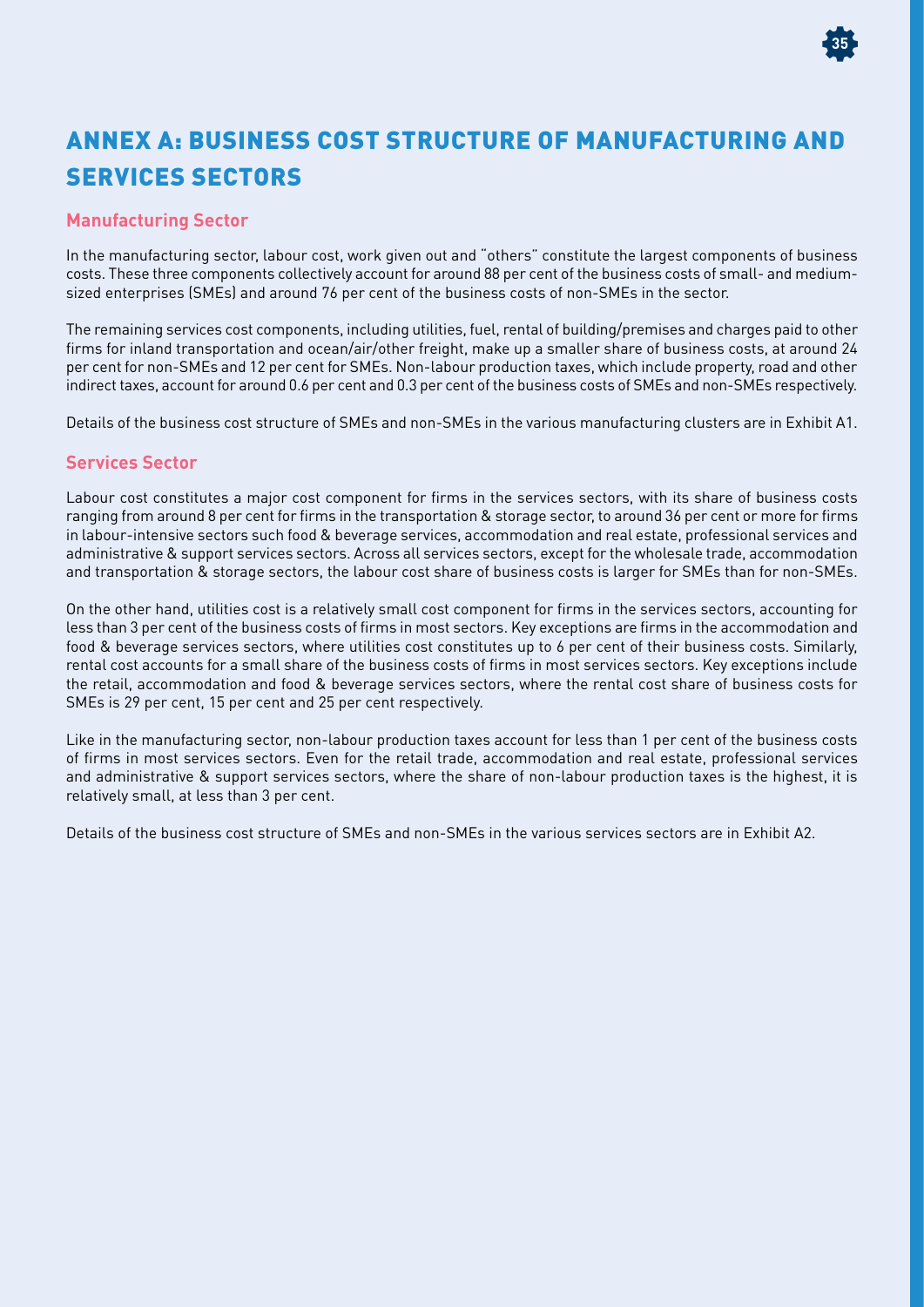|                                                                                            | <b>Total</b>  |               | <b>Electronics</b> |                                 | <b>Chemicals</b> |                        | Manufacturing<br><b>Biomedical</b> |                  | <b>Engineering</b><br>Precision |                  | Engineering<br>Transport |                | Manufacturing<br>General |                  |
|--------------------------------------------------------------------------------------------|---------------|---------------|--------------------|---------------------------------|------------------|------------------------|------------------------------------|------------------|---------------------------------|------------------|--------------------------|----------------|--------------------------|------------------|
|                                                                                            | Non-SMEs      | <b>SMEs</b>   | Non-SMEs           | <b>SMES</b>                     | Non-SMEs         | <b>SME<sub>s</sub></b> | Non-SMEs                           | <b>SMEs</b>      | Non-SMEs                        | <b>SMEs</b>      | Non-SMEs                 | <b>SMEs</b>    | Non-SMEs                 | <b>SMEs</b>      |
| Labour Cost                                                                                | 19.3          | 35.4          | 12.4               | 9.3                             | 18.8             | 29.3                   | 23.3                               | 20.4             | 30.3                            | 51.8             | 38.0                     | 47.3           | 41.8                     | 48.4             |
| Services Cost                                                                              | 80.3          | 64.0          | 87.4               | 90.3                            | 80.3             | 69.8                   | 76.4                               | 79.1             | 69.2                            | 47.6             | 61.6                     | 52.2           | 57.5                     | 51.0             |
| Work given out                                                                             | 18.4          | 19.5          | 24.3               | 42.3                            | $\overline{8}$   | 3.4                    | 3.2                                | 19.1             | 9.4                             | 14.9             | 34.2                     | 16.9           | 2.5                      | 12.0             |
| Royalty payments                                                                           | 13.0          | 2.8           | 10.7               | 3.7                             | 5.4              | 5.9                    | 36.5                               | 3.2              | 25.4                            | $\frac{5}{1}$    | 2.3                      | 2.2            | 4.1                      | $\frac{3}{2}$    |
| Utilities                                                                                  | $\frac{1}{3}$ | 24            | 2.5                | $0.\overline{5}$                | 7.3              | 8.4                    | က္                                 | 0.9              | $\ddot{ }$ .                    | 2.0              | 1.7                      | $\overline{1}$ | 6.4                      | 2.6              |
| Fuel                                                                                       | 4.4           | $\frac{0}{1}$ | 0.9                | $\overline{0}$ .                | 24.9             | 4.6                    | $\frac{5}{10}$                     | $0.\overline{3}$ | 0.2                             | $0.\overline{3}$ | 0.4                      | $\frac{3}{2}$  | 34                       | $\overline{1}$ . |
| Rental of building/<br>premises                                                            | $\frac{3}{2}$ | 2.1           | $\overline{0}$ .   | 0.2                             | 0.2              | $\frac{3}{2}$          | $0.\overline{8}$                   | 0.9              | $0.\overline{6}$                | 2.1              | 0.5                      | 2.6            | $\frac{8}{1}$            | 4.5              |
| ocean/air/other freight<br>Charges paid to other<br>transportation and<br>firms for inland | 2.6           | 3.5           | $\frac{5}{1}$      | $\overline{1}$ . $\overline{0}$ | 5.6              | 10.2                   | 2.7                                | 6.1              | 4.0                             | 2.6              | 1.7                      | 1.2            | 5.5                      | 3.2              |
| <b>Others</b>                                                                              | 38.5          | 32.8          | 47.5               | 42.5                            | 28.7             | 36.0                   | 31.5                               | 48.6             | 28.2                            | 24.0             | 20.8                     | 28.0           | 33.9                     | 26.1             |
| Non-Labour Production<br>Taxes                                                             | 0.3           | 0.6           | 0.2                | $\frac{1}{2}$                   | 0.9              | $\frac{6}{1}$          | 0.3                                | ۵.5              | 5.O                             | $0.\overline{6}$ | 0.4                      | 0.5            | $0.\overline{6}$         | 0.6              |
|                                                                                            |               |               |                    |                                 |                  |                        |                                    |                  |                                 |                  |                          |                |                          |                  |

Exhibit A1: Business Cost Structure of the Manufacturing Sector by Firm Size, 2020 **Exhibit A1: Business Cost Structure of the Manufacturing Sector by Firm Size, 2020**

Source: Economic Development Board

Source: Economic Development Board<br>Note: SMEs refer to enterprises with operating receipts of not more than \$100 million or employment of not than 200 workers. Non-SMEs refer to enterprises with operating receipts of more Note: SMEs refer to enterprises with operating receipts of not more than \$100 million or employment of not more than 200 workers. Non-SMEs refer to enterprises with operating receipts of more than \$100 million and employment of more than 200 workers. "Others" consists of sub-components such as professional fees, advertising, commission and agency fees, sundry expenses, etc.

Economic Survey of Singapore 2021 **Chapter 3: Costs, Investments and Prices 36**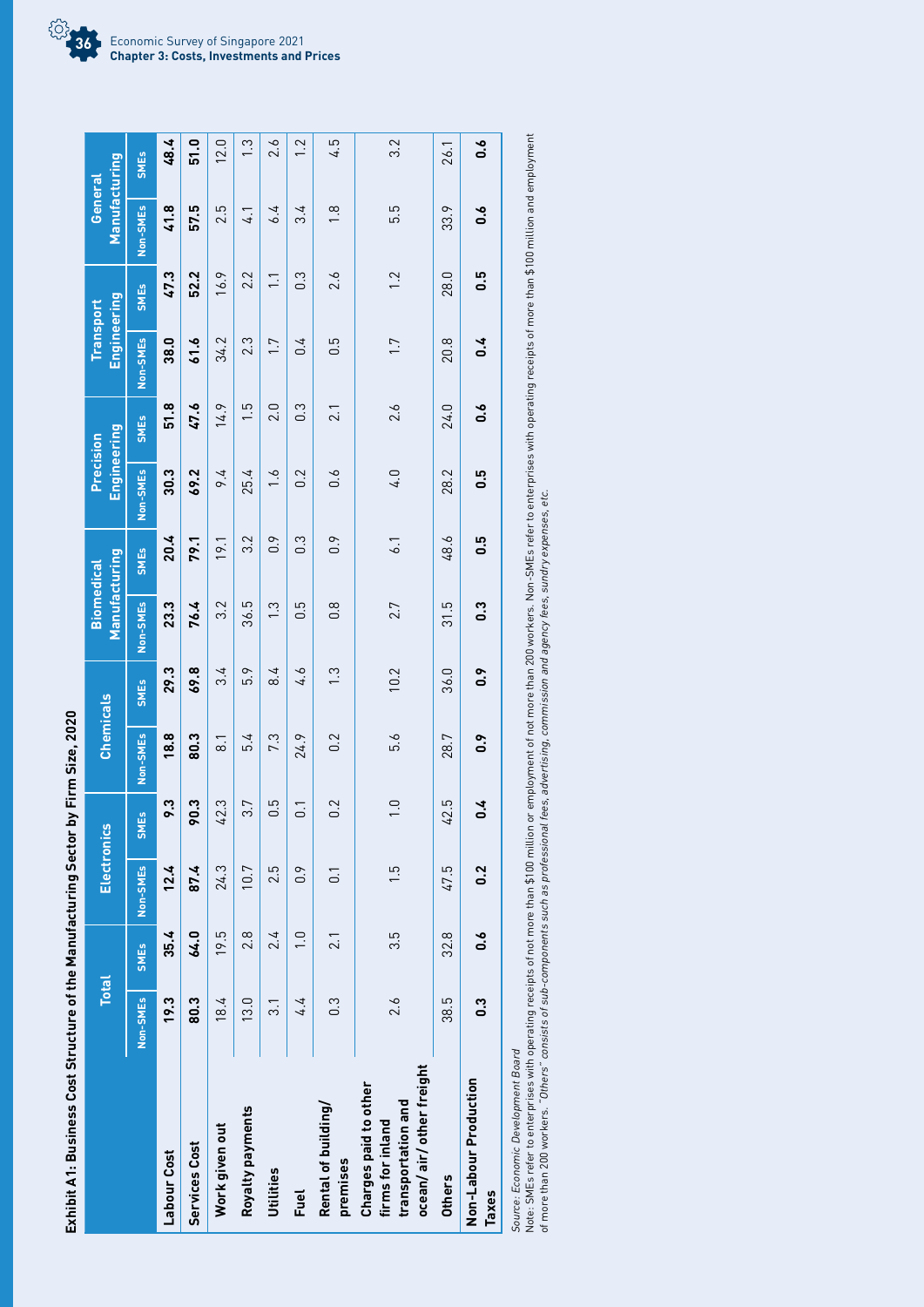| חפח                           |
|-------------------------------|
| ים ביות כול<br>$\overline{1}$ |
|                               |
| $\vdots$                      |
| .<br>!<br>i ca)llac alli      |
| <b>2204+1</b>                 |
|                               |
| e Cast City                   |
|                               |
| ֦                             |
|                               |

|                                       | <b>Wholesale</b>    | <b>Trade</b>     | <b>Retail Trade</b>            |                  |                            | Accommodation    |                                         | <b>Beverage</b><br>Services<br>Food & | Transportation<br>& Storage     |                  | <b>Communications</b><br>Information & |                   | <b>Insurance</b><br>Finance & |                   | Administrative<br>Services and<br><b>Real Estate,</b><br>Professional<br>& Support<br><b>Services</b> |                                     |
|---------------------------------------|---------------------|------------------|--------------------------------|------------------|----------------------------|------------------|-----------------------------------------|---------------------------------------|---------------------------------|------------------|----------------------------------------|-------------------|-------------------------------|-------------------|-------------------------------------------------------------------------------------------------------|-------------------------------------|
|                                       | <b>SMEs</b><br>Non- | <b>SMEs</b>      | <b>SME<sub>s</sub></b><br>Non- | <b>SMEs</b>      | <b>SMEs</b><br><u>Spir</u> | <b>SMEs</b>      | <b>SME<sub>S</sub></b><br>$\frac{1}{2}$ | <b>SMEs</b>                           | <b>SMEs</b><br>$\frac{1}{2}$    | <b>SMEs</b>      | <b>SME<sub>S</sub></b><br>Non-         | <b>SMEs</b>       | <b>SMEs</b><br>Non-           | <b>SMEs</b>       | <b>SMEs</b><br>Non-                                                                                   | <b>SMEs</b>                         |
| Labour Cost                           | 18.0                | 17.7             | 24.2                           | 39.2             | 51.1                       | 43.1             | 47.4                                    | 49.9                                  | 12.8                            | 5.9              | 14.7                                   | 21.8              | 10.9                          | 13.1              | 34.9                                                                                                  | 37.2                                |
| Services Cost                         | 81.3                | 81.7             | 73.2                           | 60.1             | 46.5                       | 54.1             | 52.3                                    | 49.8                                  | 86.7                            | 93.9             | 84.9                                   | 77.6              | 89.0                          | 86.6              | 63.2                                                                                                  | 60.3                                |
| Utilities                             | $0.\overline{3}$    | 0.2              | 2.3                            | $\frac{5}{1}$    | 4.5                        | 5.7              | $\infty$<br>က                           | 4.5                                   | 0.4                             | $\overline{0}$ . | 0.4                                    | $\overline{0}$ .5 | $\overline{0}$ .              | $\mathbf{I}$      | 0.4                                                                                                   | $\overline{\phantom{0}}$            |
| Freight & Transport                   | 14.3                | 39.3             | 10.6                           | 2.7              | $\mathbf I$                | $\overline{0}$ . | 3.4                                     | 0.7                                   | 56.3                            | 65.7             | $\overline{0}$                         | 0.7               | $\blacksquare$                | $\mathbf I$       | $0.\overline{5}$                                                                                      | $\frac{8}{1}$                       |
| <b>Financial Services</b>             | 3.0                 | 2.1              | $\frac{8}{1}$                  | 2.5              | 0.9                        | 2.1              | $0.\overline{8}$                        | $1.\overline{3}$                      | $0.\delta$                      | 0.5              | 0.3                                    | $\frac{9}{1}$     | 4.7                           | 5.0               | $\overline{C}$                                                                                        | $0.\overline{8}$                    |
| Communications                        | $0.\overline{6}$    | 0.4              | 0.5                            | 0.9              | $0.\overline{3}$           | 0.7              | $\overline{0}$ .                        | 0.4                                   | 0.9                             | $0.\overline{3}$ | 2.0                                    | 9.6               | 0.2                           | 0.2               | 0.2                                                                                                   | 5<br>ö                              |
| <b>Renting of Premises</b>            | $3.\overline{3}$    | 5.0              | 19.5                           | 28.7             | 17.5                       | 5.3              | 20.5                                    | 24.5                                  | $\overline{1}$ . $\overline{0}$ | 1.7              | $\overline{1}$ .0                      | 2.9               | $0.\overline{8}$              | $\overline{1}$ .0 | 2.3                                                                                                   | 4.8                                 |
| <b>Professional Services</b>          | 7.4                 | 4.0              | 8.0                            | 2.3              | 3.3                        | $\frac{8}{1}$    | $0.\overline{6}$                        | 1.4                                   | 1.4                             | $0.\overline{8}$ | 8.3                                    | 10.8              | 2.6                           | $3.\overline{3}$  | $\overline{111}$                                                                                      | 5.5                                 |
| Other Services                        | 52.3                | 30.6             | 30.5                           | 21.5             | 20.0                       | 28.3             | 23.1                                    | 17.1                                  | 26.2                            | 24.8             | 72.8                                   | 51.2              | 80.7                          | 77.0              | 48.6                                                                                                  | 45.8                                |
| Entertainment<br>Advertising &        | 4.3                 | 4.6              | 12.5                           | 6.4              | 2.1                        | 2.9              | 5.0                                     | 2.0                                   | 0.2                             | $0.\dot{6}$      | 12.6                                   | 11.7              | 1.4                           | $0.\dot{6}$       | $0.\overline{3}$                                                                                      | 4.0                                 |
| Admin & Management<br>Fees            | 11.2                | $\overline{6}$ . | $\ddot{0}$                     | 3.2              | 4.3                        | 7.6              | 1.7                                     | $3.\overline{8}$                      | 3.5                             | 2.8              | 5<br>က                                 | 5<br>$\Xi$        | 4.3                           | با<br>∞ं          | 4.9                                                                                                   | 9.6                                 |
| Contract labour & work<br>given out   | 15.1                | 3.4              | $\overline{1}.5$               | $\ddot{0}$       | بما<br>ö                   | 2.6              | I.                                      | 1.9                                   | $\frac{6}{1}$                   | 1.2              | 5<br>က                                 | 6.7               | $0.\overline{3}$              | 0.3               | 21.2                                                                                                  | 9.2                                 |
| Commission                            | 3.2                 | 4.9              | 0.2                            | $3.\overline{3}$ | $0.\overline{6}$           | 3.0              | 5<br>$\overline{ }$                     | <u>က</u><br>$\overline{\phantom{0}}$  | 5<br>$\overline{3}$             | $\ddot{ }$ .     | 2.0                                    | $\frac{1}{5}$     | 4.6                           | ς.<br>$\sim$      | $\overline{1}$ .                                                                                      | 2.9                                 |
| Royalties                             | 12.6                | $3.\overline{8}$ | $0.\overline{8}$               | 0.7              | 2.1                        | 0.4              | 7.9                                     | $\infty$<br>$\overline{ }$            | $\mathbf{I}$                    | $\mathbf{I}$     | 40.1                                   | 5.3               | $0.\overline{3}$              | Ņ<br>ö            | $0.\overline{6}$                                                                                      | $\infty$<br>ö                       |
| Maintenance & repairs                 | $\overline{1}$ .0   | 0.7              | 6.5                            | $\frac{8}{1}$    | 2.4                        | 5.2              | ۰o<br>က                                 | 2.5                                   | 4.2                             | $\frac{8}{1}$    | $\frac{8}{2}$                          | $\frac{0}{1}$     | $0.\overline{5}$              | 0.2               | 1.7                                                                                                   | 5<br>က                              |
| Fuel                                  |                     | $0.\overline{5}$ | $\overline{0}$ .               | $\overline{0}$ . |                            | $\mathbf{I}$     |                                         | $\overline{0}$ .                      | 9.3                             | 11.4             |                                        |                   | $\blacksquare$                |                   |                                                                                                       | 0.4                                 |
| Others                                | 4.9                 | 6.4              | 7.3                            | 4.4              | $\sim$<br>$\overline{ }$   | 6.7              | 5<br>က                                  | 3.7                                   | 3.9                             | $\overline{5}$ . | 10.3                                   | 14.4              | 69.3                          | 57.9              | 8.7                                                                                                   | 5<br>ςù<br>$\overline{\phantom{0}}$ |
| Non-Labour Production<br><b>Taxes</b> | 0.7                 | 0.6              | 2.6                            | 0.7              | 2.4                        | 2.9              | 0.4                                     | 0.3                                   | 0.5                             | 0.2              | 0.4                                    | 0.6               | 0.2                           | 0.3               | 1.9                                                                                                   | 2.5                                 |
|                                       |                     |                  |                                |                  |                            |                  |                                         |                                       |                                 |                  |                                        |                   |                               |                   |                                                                                                       |                                     |

Source: Department of Statistics and Monetary Authority of Singapore

Source: Department of Statistics and Monetary Authority of Singapore<br>Notes:<br>1. SMEs refer to enterprises with operating receipts of not more than \$100 million or employment of not than 0<br>2. "-" refers to nil or negligible. 1. SMEs refer to enterprises with operating receipts of not more than \$100 million or employment of not more than 200 workers. Non-SMEs refer to enterprises with operating receipts of more than \$100 million and employment of more than 200 workers.

2. "-" refers to nil or negligible.